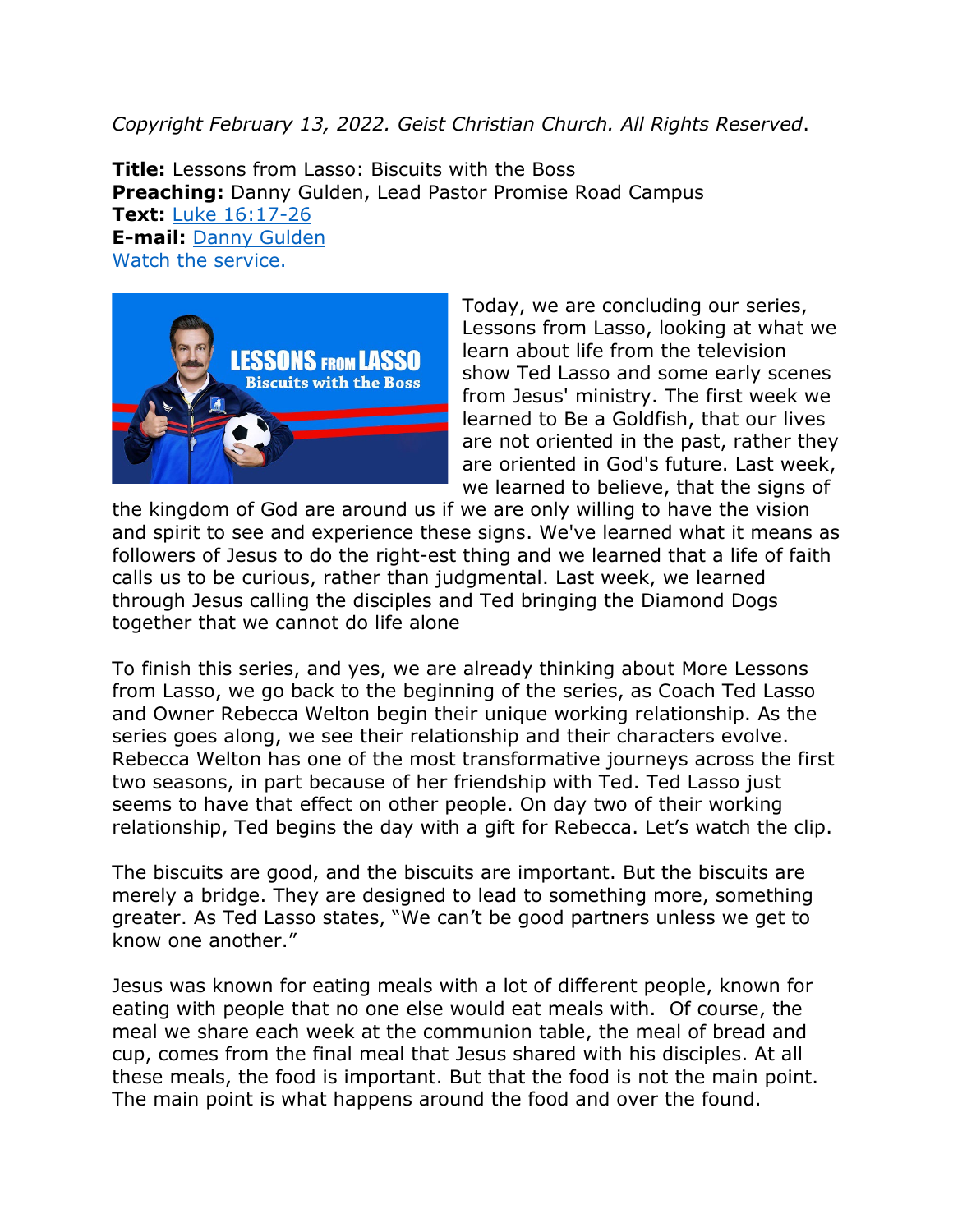Jesus has been preaching and teaching in what Luke calls "the sermon on the plain." Some of it is similar teaching to what Matthew calls the Sermon on the Mount. Matthew places this on a mountain, whereas Luke places this section of preaching and teaching on a plain. A flat, level plain. Place in the Bible often matters and should not be overlooked.

In the Gospel of Luke, Jesus wants to level the playing field. We are all on the same level.

Jesus levels the playing field because he has a word of you, a word for each of us. And no matter where this might have taken place, a mountain or a plain, the word is this: we must change our ways.

We pick up the scripture in the middle of Jesus' teaching and the first part of the teaching has been so countercultural and difficult to imagine, that Jesus essentially says, *"for those who are still listening."*

*"But I say to you who are willing to hear: Love your enemies. Do good to those who hate you. Bless those who curse you. Pray for those who mistreat you. If someone slaps you on the cheek, offer the other one as well. If someone takes your coat, don't withhold your shirt either. Give to everyone who asks and don't demand your things back from those who take them. Treat people in the same way that you want them to treat you. "If you love those who love you, why should you be commended? Even sinners love those who love them. If you do good to those who do good to you, why should you be commended? Even sinners do that. If you lend to those from whom you expect repayment, why should you be commended? Even sinners lend to sinners expecting to be paid back in full. Instead, love your enemies, do good, and lend expecting nothing in return. If you do, you will have a great reward. You will be acting the way children of the Most High act, for he is kind to ungrateful and wicked people. Be compassionate just as your Father is compassionate. "Don't judge, and you won't be judged. Don't condemn, and you won't be condemned. Forgive, and you will be forgiven. Give, and it will be given to you. A good portion—packed down, firmly shaken, and overflowing—will fall into your lap. The portion you give will determine the portion you receive in return."* Luke 6:27-38 CEB

Did you hear that? Some outrageous stuff. If people stopped listening before this, surely, they stopped after Jesus said these things

- Love your enemies.
- Do good to those who hate you.
- Bless those who curse you.
- Pray for those who mistreat you.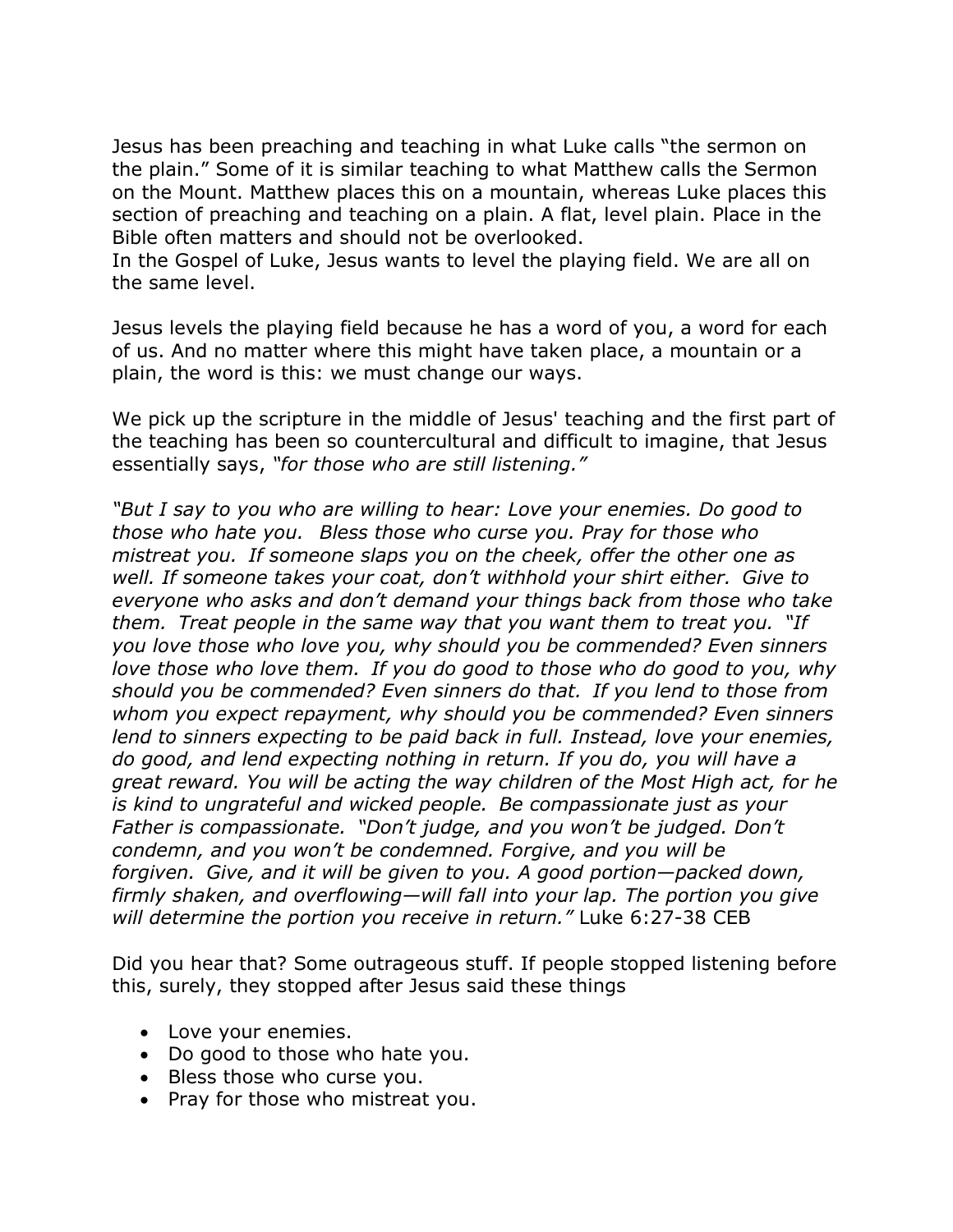- Turn the other cheek.
- Don't judge.
- Forgive others.

That is quite a list. It's a list that we must take seriously. If we seek to be in relationship with God, through Jesus, this is how we must live And Jesus will use every ounce of power that flows through him to call us to live in this way. To level the playing field, to help us to build bridges with our lives, so that our lives and the world will be as God intends. The life we have will be in direct proportion to how much of our lives we give away in the name of Jesus

The portion you give will determine the portion you receive in return.

The more we live like Jesus, like God calls us to live, the richer our lives will be.

Rebecca Welton is in a bad place. When we first meet her, we get the sense that she is self-absorbed. She is grieving a life that she has lost, a life that didn't have a whole lot of meaning, but perhaps the life she thought she needed. She has gone through a very painful divorce, publicly humiliated and she is angry. In the divorce, she receives a soccer club, the one thing her ex-husband truly loved. And she is intent on destroying this club as a way of getting revenge on her ex-husband. That is where she is putting most, if not all, of her energy. It's when Ted Lasso arrives at the club and in her life that everything begins to change.

It's funny isn't it, how in certain times and seasons of our lives, the right person, the right group of people, even the right experience, shows up. Coincidence, maybe, but perhaps not. If Jesus will use every ounce of his power, to call us in a new way, then why shouldn't that call come through others, why can't that power come through us to another.

The more I watched Ted Lasso, the more I became convicted that Ted, although not Christian, not even implicitly Christian, Ted had a lot to teach us about living an authentic, faith-filled life.

While the biscuits are only bread, they might as well be bread and cup. They become the bridge by which Rebecca's life is transformed. It doesn't happen at once and Rebecca takes a while to figure out it's happening, but she does get it. All because Ted Lasso does each of these things that Jesus lists in this sermon on the plain.

- Do good to those who hate you.
- Bless those who curse you.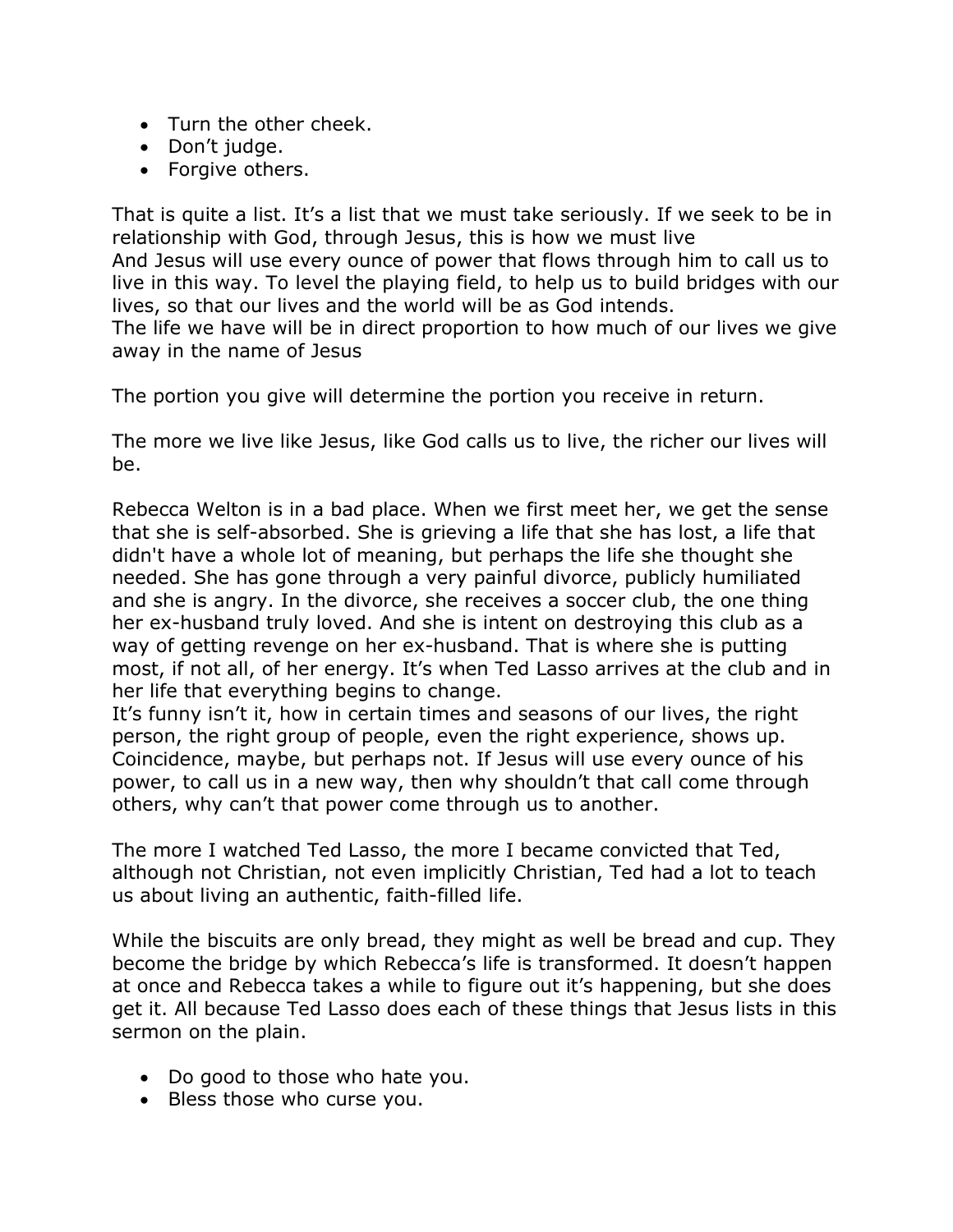- Pray for those who mistreat you.
- Turn the other cheek.
- Don't judge.
- Don't condemn.
- Forgive others.

One of the most powerful scenes is when Rebecca confesses to Ted that she brought him over to sabotage the club and she has tried to sabotage him every chance she gets.

Ted Lasso takes it in and simply says, "I Forgive you"

Sometimes when we hear teachings such as today's, we think "well this is nice, but it's not possible. Jesus doesn't know my reality" Except that he does. And he is serious. And he will go to great lengths, every length possible, to create a world and a faith where people live in this way. Several weeks ago, I attended a conference with other lead pastors of large Disciples of Christ churches. Our speaker was Adam Hamilton, his name may be familiar to you, he is the founding and current pastor of the largest mainline church in America, with around 23,000 members. From the very beginning of the church to today, they have five expectations for people who join their church

- 1. Attend worship 90% of the weeks of the year, either in-person or online
- 2. Be involved in one Bible Study or small group per year and read the Bible daily
- 3. Be involved in one individual church service or mission project per year and do five acts of kindness per day
- 4. Fill out a pledge card each year, even if the amount you can give is \$0.
- 5. Invite five people to church per year.

One of my colleagues raised her hand and asked the question that most of us were thinking? "How do people respond to this? We are trying so hard to grow the church, that we typically ask very little of people, and if we asked people to do these things, what if no one wanted to do them?"

Adam Hamilton responded in this way. "You'd be surprised. The people I know who take this seriously, who apply these expectations to their lives, they are some of the most fulfilled people I know."

I know he's right. I know he is right because in doing those things, you come to know God and to know Jesus better. And you come to know the things Jesus asks of us better. Jesus is clear about the expectations of the life of faith. And they are not easy. They are hard. But if we take Jesus seriously,